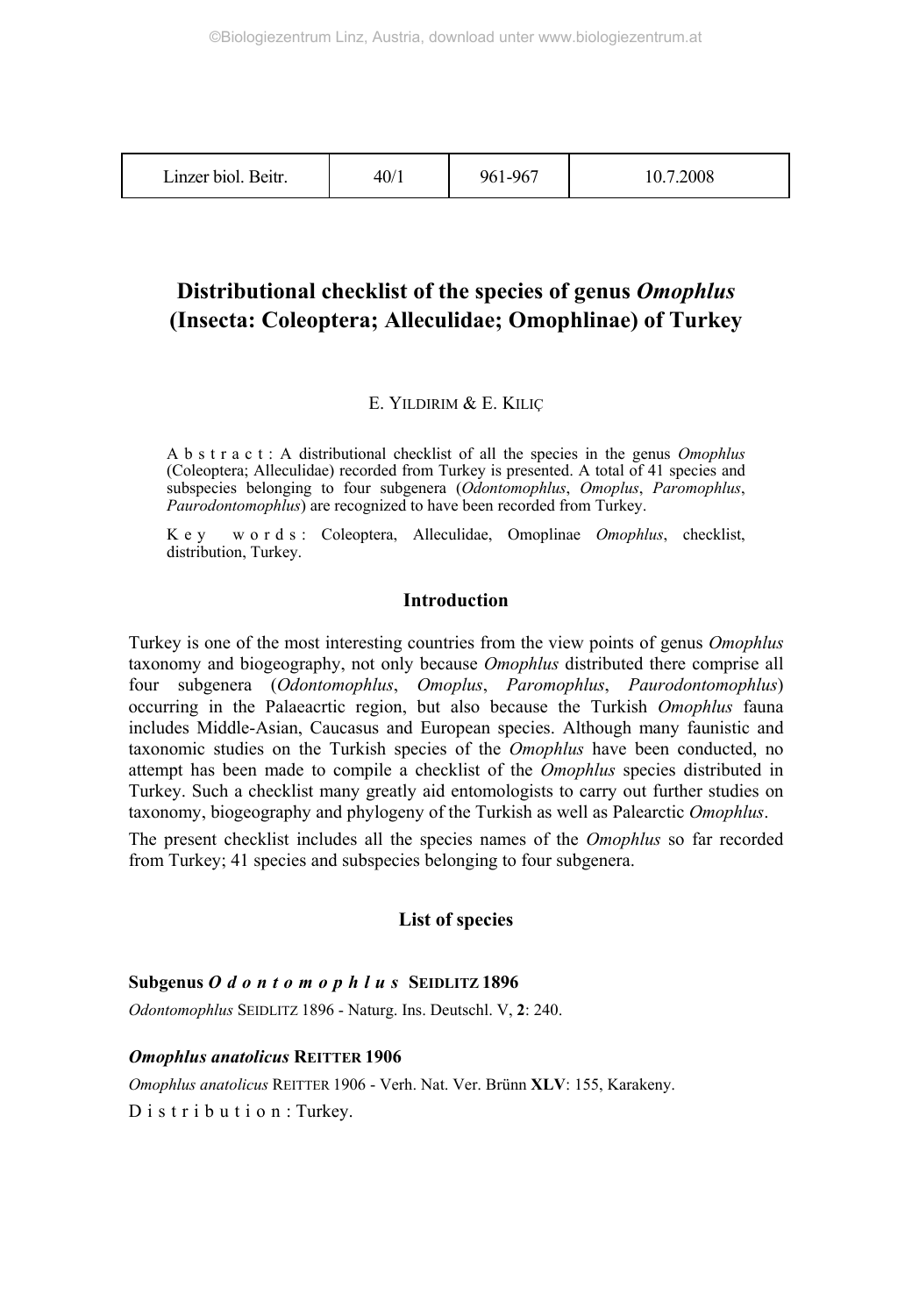#### *Omophlus baudueri* **BAUDI 1877**

*Omophlus baudueri* BAUDI 1877 - Deutsch. Ent. Zeitschr. **XXI**: 401. *Omophlus baudueri*: OGLOBLIN & ZNOJKO 1950: 90 (distr.: Amasya, Ankara).

D i s t r i b u t i o n : Turkey, Syria.

## *Omophlus bodemeyeri* **REITTER 1906**

*Omophlus bodemeyeri* REITTER 1906 - Verh. Nat. Ver. Brünn XLV: 154, Bulghar Maaden (=Bulga-Maden) (Elazığ), Burna, Karakeny, Seyhan (Adana).

D is tribution: Turkey.

#### *Omophlus falsarius* **KIRSCH 1869**

*Omophlus falsarius* KIRSCH 1869 - Berl. Ent. Zeitschr **13**: 100, 109. *Omophlus falsarius*: OGLOBLIN & ZNOJKO 1950: 98 (distr.: Antalya (Avsallar, Korkuteli), Amasya).

D i s t r i b u t i o n : Russia, Armenia, Turkey.

## *Omophlus flavipennis* **KÜSTER 1850**

*Omoplus flavipennis* KÜSTER 1850 - Käfer Europas **19**: 57.

*Omophlus flavipennis*: BODENHEIMER 1941: Turkey (no locality); OGLOBLIN & ZNOJKO 1950: 99, (distr.: Erzurum); ÖZBEK 1979: 254, (distr: Erzurum); KILIÇ & YILDIRIM 1999: 196, (distr.: Erzurum).

D i s t r i b u t i o n : Europe, Russia, Caucasus, Turkey, Syria.

## *Omophlus forficula* **SEIDLITZ 1896**

*Omophlus forficula* SEIDLITZ 1896 - Naturg. Ins. Deutschl. V, **2**: 242, 263. *Omophlus forficula*: OGLOBLIN & ZNOJKO 1950: 90 (distr.: Amasya).

D i s t r i b u t i o n : Arabia, Turkey.

#### *Omophlus foveicollis* **FAIRMAIRE 1892**

*Omophlus foveicollis* FAIRMAIRE 1892 - Ann. Soc. Ent. Belg. **XXXVI**: 153. *Omophlus foveicollis*: MUCHE 1964: 603 (distr.: Akbes [Gaziantep]).

D i s t r i b u t i o n : Turkey.

## *Omophlus furcula* **SEIDLITZ 1896**

*Omophlus furcula* SEIDLITZ 1896 - Nat. Ins. Deutschl. **2**: 245, 264. *Omophlus furcula*: OGLOBLIN & ZNOJKO 1950: 90 (distr.: Amasya); MUCHE 1964: 602 (distr.: Amasya).

D i s t r i b u t i o n : Europe, Turkey.

## *Omophlus hirsutus* **SEIDLITZ 1896**

*Omophlus hirsutus* SEIDLITZ 1896 - Nat. Ins. Deutschl. **2**: 251, 264. *Omophlus hirsutus*: MUCHE 1964: 609 (distr.: Gaziantep [=Aintab]).

D is tribution: Turkey.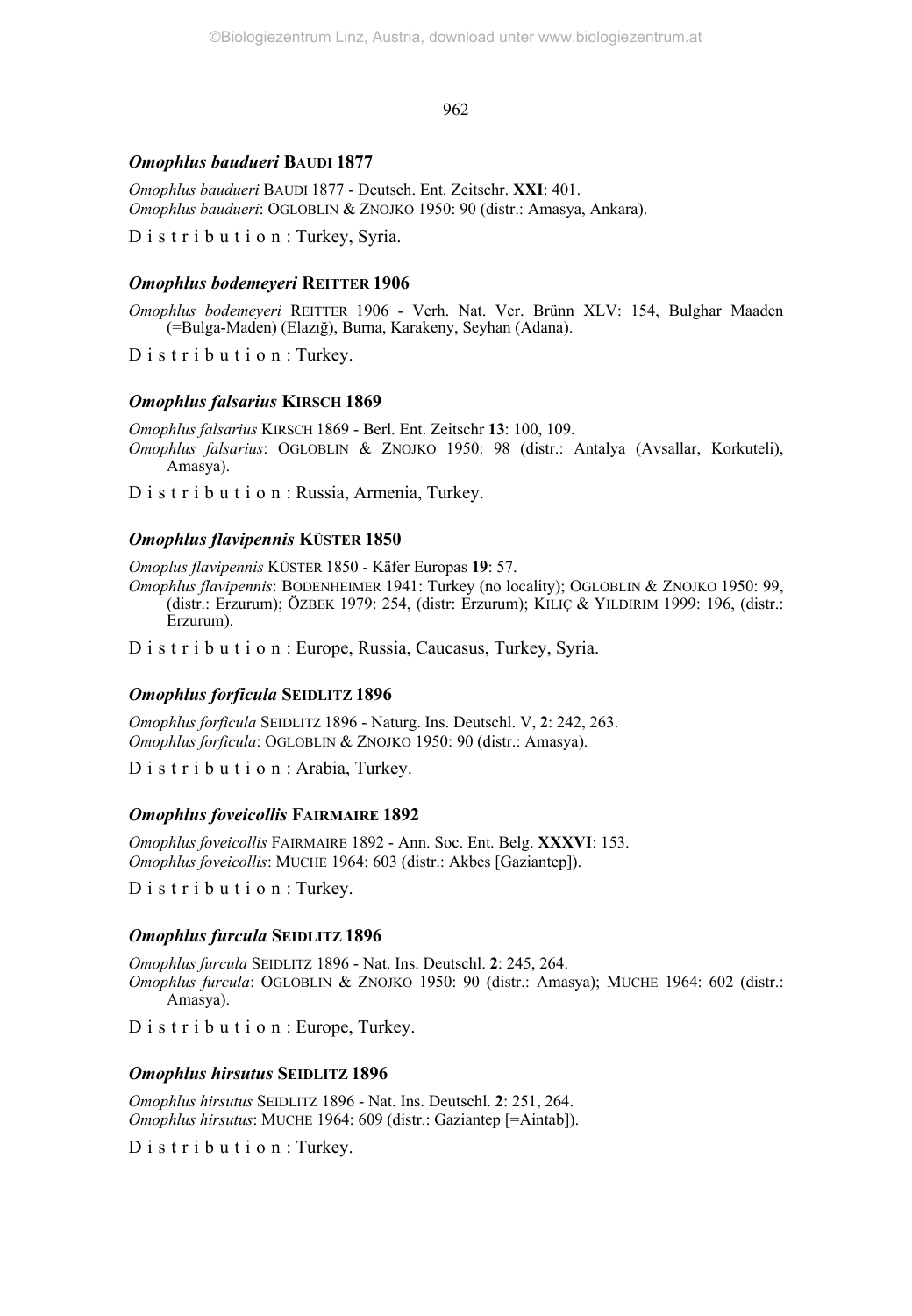#### *Omophlus laciniatus* **SEIDLITZ 1896**

*Omophlus laciniatus* SEIDLITZ 1896 - Nat. Ins. Deutschl. **2**: 244, 263. *Omophlus laciniatus*: MUCHE1964 (distr.: Turkey [no locality]).

D i s t r i b u t i o n : Turkey, Iran, Syria, Kirghizistan, Russia.

## *Omophlus latipleuris* **REITTER 1890**

*Omophlus latipleuris* REITTER 1890 - Deutsch. Ent. Zeitschr. **1890**: 47. *Omophlus latipleuris*: OGLOBLIN & ZNOJKO 1950: 92 (distr.: Erzurum); KILIÇ & YILDIRIM 1999: 197 (distr.: Erzurum).

D i s t r i b u t i o n : Turkey. Russia, Armenia, Turkmenistan.

#### *Omophlus longiplerius* **ZNOJKO 1950**

*Omophlus longiplerius* ZNOJKO 1950 - Nov. Serie No: 44, Tom. **18** (8): 89, Northeastern Anatolia (no locality).

D i s t r i b u t i o n : Turkey.

## *Omophlus medius* **MUCHE 1964**

*Omophlus medius* MUCHE 1964 - Ent. Abh. Staatl. Mus. Tierk. Dresden **29** (11): 591, Anatolien, Ereğli-Ayrancı (Konya).

D i s t r i b u t i o n : Turkey.

## *Omophlus nadayi* **MUCHE 1965**

*Omophlus nadayi* MUCHE 1965 - Ent. Blätter **61**: 85-86, Seraj- Köj.

D i s t r i b u t i o n : Turkey.

## *Omophlus ochraceipennis* **FALD 1837**

*Omophlus ochraceipennis* FALD 1837 - Fn. Transc. **2**: 100. *Omophlus ochraceipennis*: OGLOBLIN & ZNOJKO 1950: 90 (distr.: Turkey [no locality]); MUCHE 1964: 598 (distr.: Turkey [no locality]); KILIÇ & YILDIRIM 1999: 197 (distr.: Erzurum).

D i s t r i b u t i o n : Turkey, Iran, Caucasus.

## *Omophlus pilosellus* **KIRSCH 1869**

*Omophlus pilosellus* KIRSCH 1869 - Berl. Ent. Zeitschr **13**: 120. *Omophlus pilosellus*: OGLOBLIN & ZNOJKO 1950: 96 (distr.: Amasya, Tokat); MUCHE 1964: 602 (distr.: Tokat).

D i s t r i b u t i o n : Turkey, Italy, Greece, Dalmatian.

#### *Omophlus sandneri* **REITTER 1906**

*Omophlus sandneri* REITTER 1906 - Verh. Nat. Ver. Brünn, **XLV**: 157, Gaziantep, Bulga- Maden (Elazığ).

*Omophlus sandneri*: OGLOBLIN & ZNOJKO 1950: 98 (distr.: Mardin).

D i s t r i b u t i o n : Turkey, Syria.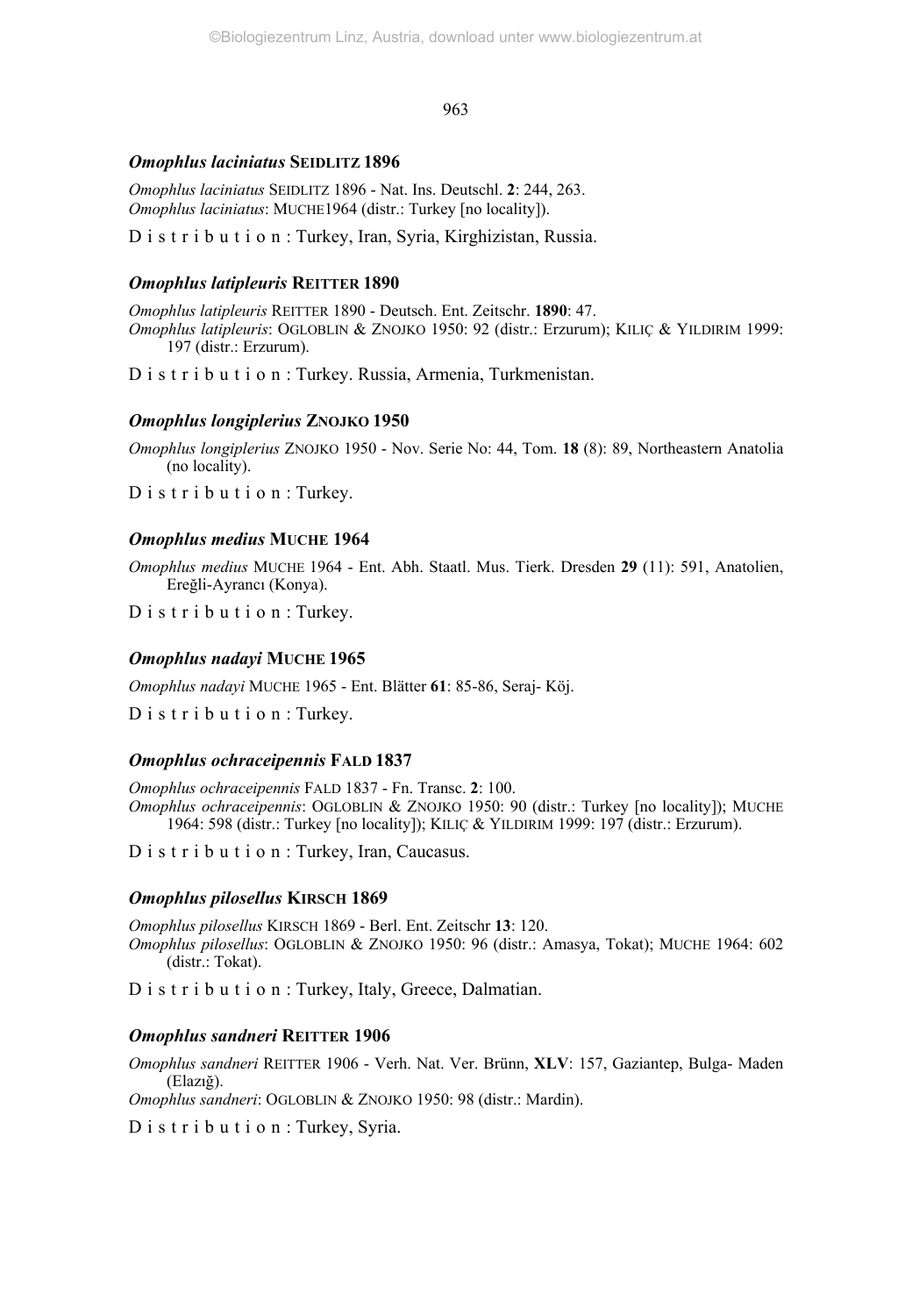## *Omophlus silifkeensis* **MUCHE 1964**

*Omophlus silifkeensis* MUCHE 1964 - Ent. Abh. Staatl. Mus. Tierk. Dresden **29** (11): 593, 600, Anatolien, Silifke (İçel).

D i s t r i b u t i o n : Turkey.

## *Omophlus syriacus* **MULSTANT 1856**

*Omophlus syriacus* MULSTANT 1856 - Opusc. **VII**.: 57. *Omophlus syriacus*: MUCHE 1964: 608 (distr.: Turkey [no locality]).

D is tribution: Turkey.

## *Omophlus tumidipes* **KIRSCH 1869**

*Omophlus tumidipes* KIRSCH 1869 - Berl. Ent. Zeitschr. **13**: 47. *Omophlus tumidipes*: MUCHE 1964 (distr.: Turkey [no locality]); OGLOBLIN & ZNOJKO 1950: 93 (distr.: Turkey [no locality]); KILIÇ & YILDIRIM 1999: 198 (distr.: Erzurum).

D i s t r i b u t i o n : Turkey, Armenia.

## *Omophlus turcicus* **KIRSCH 1869**

*Omophlus turcicus* KIRSCH 1869 - Berl. Ent. Zeitschr. **13**: 101, 107, European part of Turkey (=Thrace).

D i s t r i b u t i o n : Turkey.

## Subgenus: *O m o p h l u s* SOLIER 1835

*Omophlus* SOLIER 1835 - Ann. Soc. Ent. Fr. **IV**: 246.

#### *Omophlus caspius* **ZNOJKO 1950**

*Omophlus caspius* ZNOJKO 1950 - Nov. Serie No 44, Tom. **18** (8): 105. *Omophlus caspius*: KILIÇ & YILDIRIM 1999: 194 (distr.: Erzurum).

D i s t r i b u t i o n : Turkey, Azerbaijan.

#### *Omophlus caucasicus* **KIRSCH 1869**

*Omophlus caucasicus* KIRSCH 1869 - Berl. Ent. Zeitschr. **13**: 102, 123.

*Omophlus caucasicus*: BODENHEIMER 1941: (distr.: Turkey [no locality]); OGLOBLIN & ZNOJKO 1950: 93 (distr.: Turkey [no locality]); NIZAMLIOĞLU 1964: 146 (distr.:Eskişehir); ÖZBEK 1979: 251-255 (distr.: Erzurum); KILIÇ & YILDIRIM 1999: 198 (distr.: Erzurum).

D i s t r i b u t i o n : Caucasus, Armenia, Iran, Turkey.

#### *Omophlus dilatatus* **FALDERMAN 1837**

*Omophlus dilatatus* FELDERMAN 1837 - Fauna ent. Transcauc. **II**.: 99.

*Omophlus dilatatus*: BODENHEIMER 1941: (distr.: Turkey [no locality]); OGLOBLIN & ZNOJKO 1950: 108 (distr.: Amasya, Ankara); MUCHE1964: 614 (distr.: Amasya, Ankara).

D i s t r i b u t i o n : Turkey, Caucasus, Iran.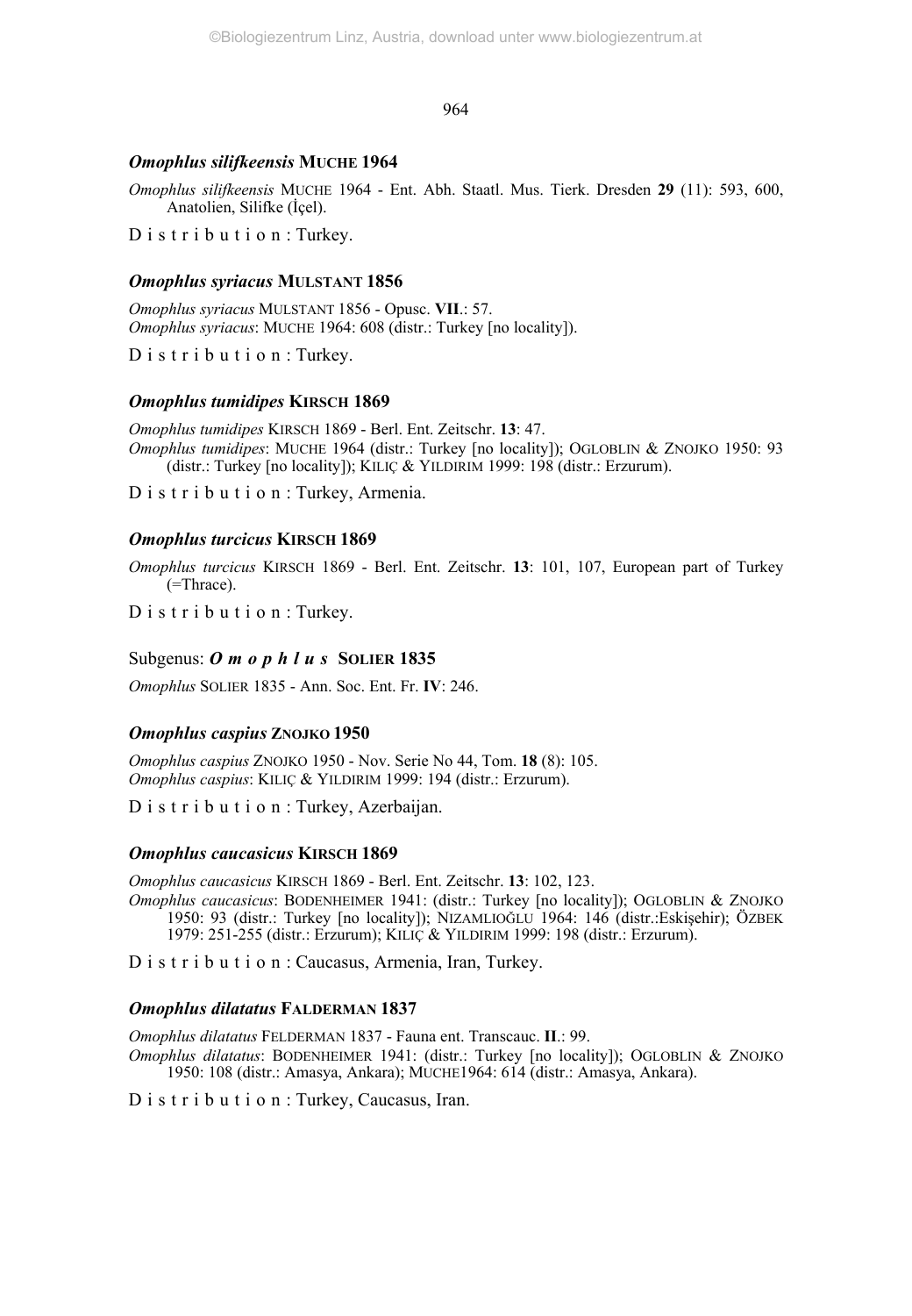## *Omophlus hirtipennis* **SEIDLITZ 1896**

*Omophlus hirtipennis* SEIDLITZ 1896 - Nat. Ins. Deutschl. **2**: 259, 265. *Omophlus hirtipennis*: MUCHE 1964: 617 (distr.: Cilic, Taurus, Akbes [Gaziantep]).

D i s t r i b u t i o n : Turkey, Syria.

## *Omophlus irrasus* **SEIDLITZ 1896**

*Omophlus irrasus* SEIDLITZ 1896 - Nat. Ins. Deutschl. **2**: 260, 265. *Omophlus irrasus*: MUCHE 1964: 622 (distr.: Gaziantep, Mardin).

D i s t r i b u t i o n : Turkey, Syria.

## *Omophlus leaviagatus* **SEIDLITZ 1896**

*Omophlus leaviagatus* SEIDLITZ 1896 - Nat. Ins. Deutschl. **2**: 257, 265. *Omophlus leaviagatus*: OGLOBLIN & ZNOJKO 1950: 119 (distr: Turkey [no locality]); MUCHE 1964: 612 (distr: Turkey [no locality]).

D i s t r i b u t i o n : Turkey, Iran, Armenia, Syria.

## *Omophlus lepidus* **REITTER 1906**

*Omophlus lepidus* REITTER 1906 - Verh. Nat. Ver. Brünn, XLV: 166, Amasia (=Amasya). D i s t r i b u t i o n : Turkey.

## *Omophlus nasrettini* **REITTER 1890**

*Omophlus nasrettini* REITTER 1890 - Deut. Ent. Zeitschr. **1890**: 51, Mardin, Gaziantep (=Aintab). D i s t r i b u t i o n : Turkey, Iran, Syria.

## *Omophlus nigripes* **KÜSTNER 1850**

*Omophlus nigripes* KÜSTNER 1850 - Käfer Europas **20**: 65, Turkey [no locality]). D i s t r i b u t i o n : Turkey.

## *Omophlus nigropilosellus* **MUCHE 1964**

*Omophlus nigropilosellus* MUCHE 1964 - Reichenbachia **4**: 239-240, Van. D i s t r i b u t i o n : Turkey.

## *Omophlus pilicollis* **var.** *filitarsis* **REITTER 1890**

*Omophlus pilicollis* var*. filitarsis* REITTER 1890 - Deutsche Ent. Zeitschr. **1890**: 45, Erzurum. D i s t r i b u t i o n : Turkey, Iran, Kazakhistan.

## *Omophlus orestias* **MUCHE 1964**

*Omophlus orestias* MUCHE 1964 - Ent. Abh. Staatl. Mus. Tierk. Dresden **29** (11): 596, 616, Anatolien, Gavur dagliari (= Nur Dağları, Osmaniye).

D i s t r i b u t i o n : Turkey.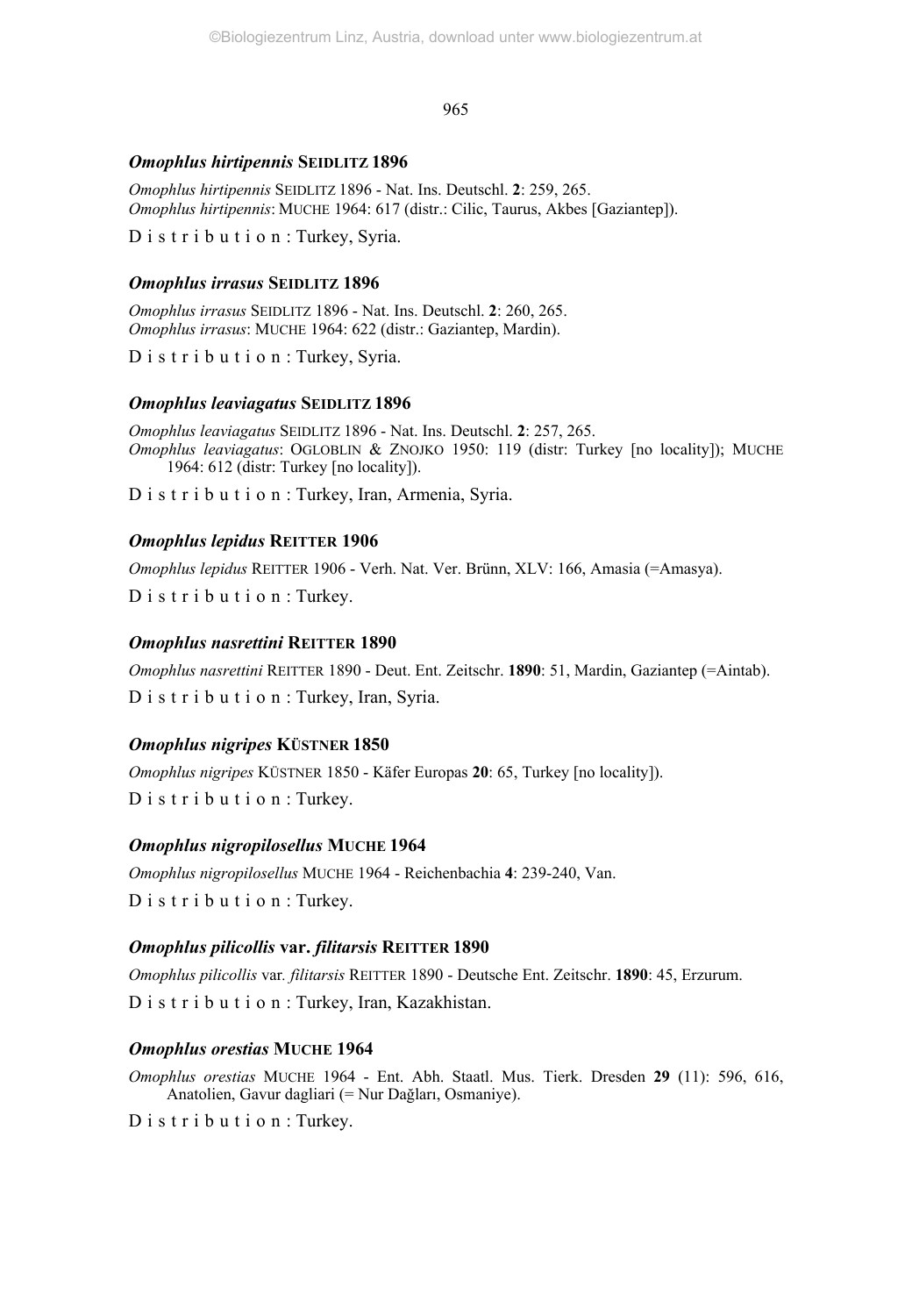### *Omophlus proteus proteus* **KIRSCH 1869**

*Omophlus proteus proteus* KIRSCH 1869 - Berl. Ent. Zeitschr. **13**: 102, 123, Turkey (no locality).

D i s t r i b u t i o n : Turkey, Russia, Caucasus, Crime, Europe, Austria, Hungaria.

## *Omophlus proteus* **var.** *prometheus* **REITTER 1906**

*Omophlus proteus* var. *prometheus* REITTER 1906 - Verh. Nat. Ver. Brünn **XLV**: 160, Turkey (no locality).

D i s t r i b u t i o n : Turkey, Syria.

## *Omophlus proteus megista* **MUCHE 1964**

*Omophlus proteus megista* MUCHE 1964 - Ent. Abh. Staatl. Mus. Tierk. Dresden **29** (11): 614, Südanatolien, Gülek Bogasi (=İçel, Tarsus, Gülek Boğazı).

D i s t r i b u t i o n : Turkey.

## *Omophlus reitteri* **KOENIG 1906**

*Omophlus reitteri* KOENIG 1906 - Wien Ent. Ztg. **27**: 25-26, Oltu- Kars (between Erzurum (Oltu) to Kars).

D i s t r i b u t i o n : Turkey.

## *Omophlus subcostatus* **REITTER 1908**

*Omophlus subcostatus* REITTER 1908 - Wien Ent. Ztg. **27**: 56, Tokat.

D i s t r i b u t i o n : Turkey.

## **Subgenus** *Paromophlus* **ZNOJKO 1950**

*Paromophlus* ZNOJKO 1950 - Nov.Serie No. 44, **18** (8): 125.

## *Omophlus curtus* **KÜSTER 1850**

*Omophlus curtus* KÜSTER 1850 - Käfer Europas **20**: 60. *Omophlus curtus*: OGLOBLIN & ZNOJKO 1950: 127, Kars.

D i s t r i b u t i o n : Turkey, Greece.

## *Omophlus curtulus* **KIRSCH 1878**

*Omophlus curtulus* KIRSCH 1878 - Verh. Nat. Ver. Brünn **XVI**: 246, Ankara.

D i s t r i b u t i o n : Turkey, Caucasus.

## **Subgenus** *Paurodontomophlus* **MUCHE 1979**

*Paurodontomophlus* MUCHE 1979 - Reichenbauchia Staat. Mus. Fur. Tierk. in Dresden **17** (20): 171.

## *Omophlus wittmeri* **MUCHE 1979**

*Omophlus wittmeri* MUCHE 1979 - Reichenbauchia Staat. Mus. Fur. Tierk. in Dresden **17** (20): 171, Turkey (no locality).

D is tribution: Turkey.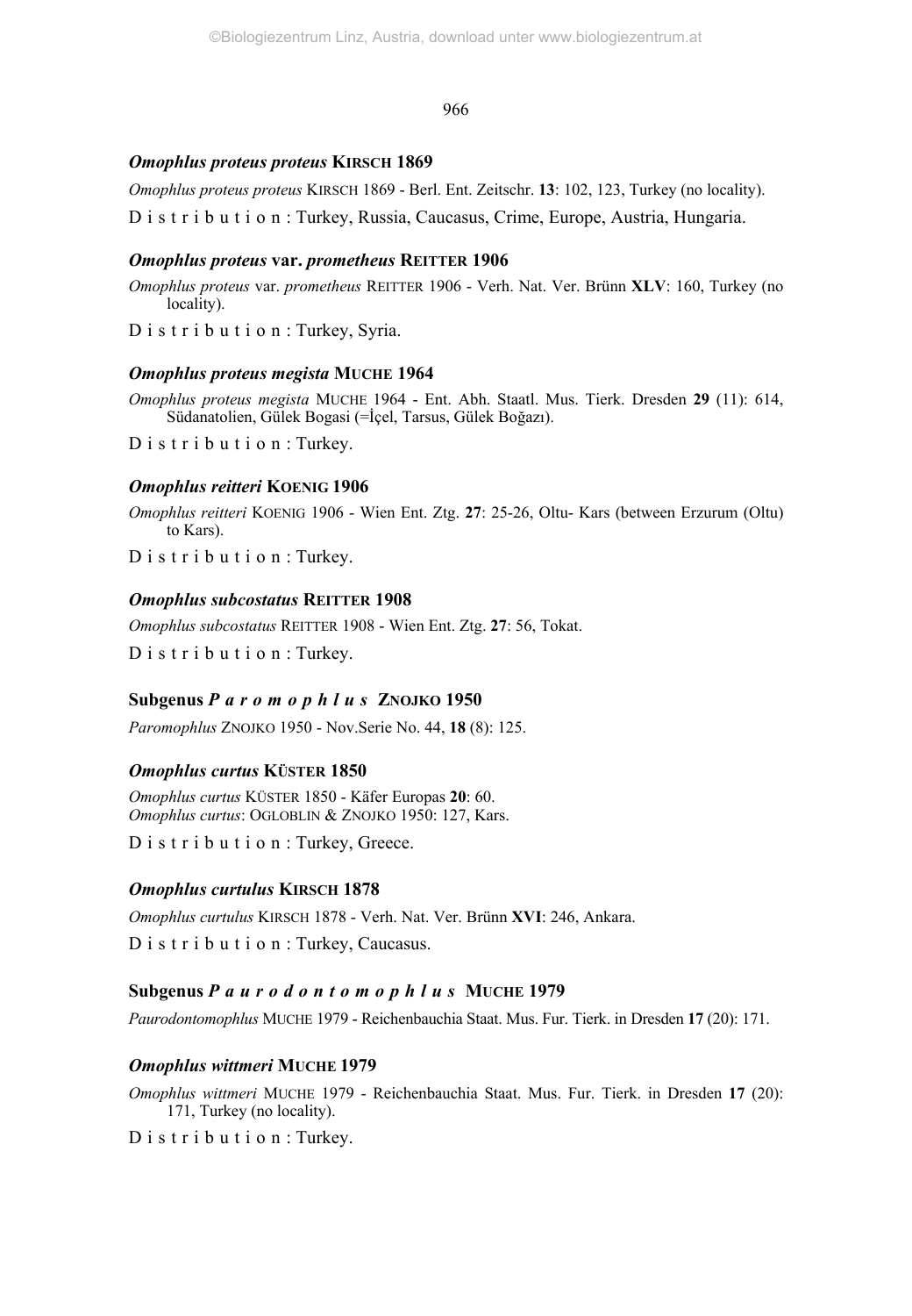#### **Zusammenfassung**

Eine Artenliste aller bisher in der Türkei nachgewiesenen *Omophlus*-Arten (Coleoptera; Alleculidae) wird vorgestellt. Aus den Untergattungen *Odontomophlus*, *Omoplus*, *Paromophlus*, *Paurodontomophlus* konnten aus dem Untersuchungsgebiet insgesamt 41 Arten bzw. Unterarten registriert werden.

## **References**

- BODENHEIMER F.S. (1941): Türkiye'de Ziraate ve Ağaçlara Zararlı Olan Böcekler ve Bunlarla Savaş Hakkında Bir Etüt. — Bayur Matbaası Ankara, 347pp.
- KIRSCH T. (1869): Beitrang zur Kenntnis der Gattung *Omophlus.* Berliner Ent. Zeitschr. **13**: 97-128.
- KILIÇ E. & E. YILDIRIM (1999): The species of *Omophlus* SOLIER, 1835 (Coleoptera: Alleculidae; Omophlinae) were found in the vicinity of Erzurum and their importance as a potato pest. — Proceedings of the Second Turkish National Congress of Potato, 28-30 June 1999, Erzurum: 191-201.
- MUCHE W.H. (1964): Revision des Genus *Omophlus* SOL. (Coleoptera: Alleculidae, Omophlinae). — Ent. Abh. Staatl. Mus. Tierk. Dresden **29** (11): 591-626.
- MUCHE W.H. (1965): Neue *Omophlus* des Naturhistorischen Museums Budapest. Ent. Blätter **61** (2): 85-99.
- MUCHE W.H. (1979): Zwei neue *Omophlus*-Arten aus dem Naturhistorischen Museum Basel (Coleoptera: Alleculide). — Reichenbachia Staat. Mus. für. Tierk in Dresden **17** (20): 171-174.
- NIZAMOĞLU K. (1964): Türkiye ziraatına zararlı olan böcekler ve mücadelesi. Fas., 10, Forma 2, Meyve ağacı zararlıları. — Koruma Tarım İlaçları A.Ş. Neşriyatı, No. 5, İstanbul: 146- 147.
- OGLOBLIN D.A. & D.V. ZNOJKO (1950): Alleculidae, part 2. In: Fauna USSR, Coleoptera. Zhestkokriliye, Moscow and Leningrad, Akademia Nauk SSSR. **18** (8): 1-134.
- ÖZBEK H. (1979): *Omophlus caucasicus* KIRSCH. (Coleoptera: Alleculidae) Pasinler ve Erzurum ovalarında yeni bir patates zararlısı. — Türk. Bit. Kor. Derg. **3** (4): 251-255.
- REITTER E. (1906): Übersicht der Coleopteren-Unterfamilie Omophlini der Alleculidae aus Europa und den angrenzenden Ländern, Bestimmungstabelle. — Verh. Nat. Ver. Brünn **XLIV**: 118-131.
- REITTER E. (1908): Zwei neue Coleopteren aus Adana in Kleinasien. Wiener Entomologische Zeitung **27**: 133-136.
- SEIDLITZ G. (1896): Tenebrionidae, Alleculidae bis Pythidae. In: ERICHSON W.F. et al. 1893-1898, Naturgeschichte der Insecten Deutschlands. Coleoptera **5** (1): 201-877.

Author's addresses: Prof. Dr. Erol YILDIRIM Atatürk University, Faculty of Agriculture Department of Plant Protection TR-25240, Erzurum, Turkey E-mail: eyildi@atauni.edu.tr; yildirimerol@hotmail.com Dr. Engin KILIÇ East Anatolia Agricultural Research Institute TR-25240, Erzurum, Turkey E-mail: eruzurumlue@hotmail.com